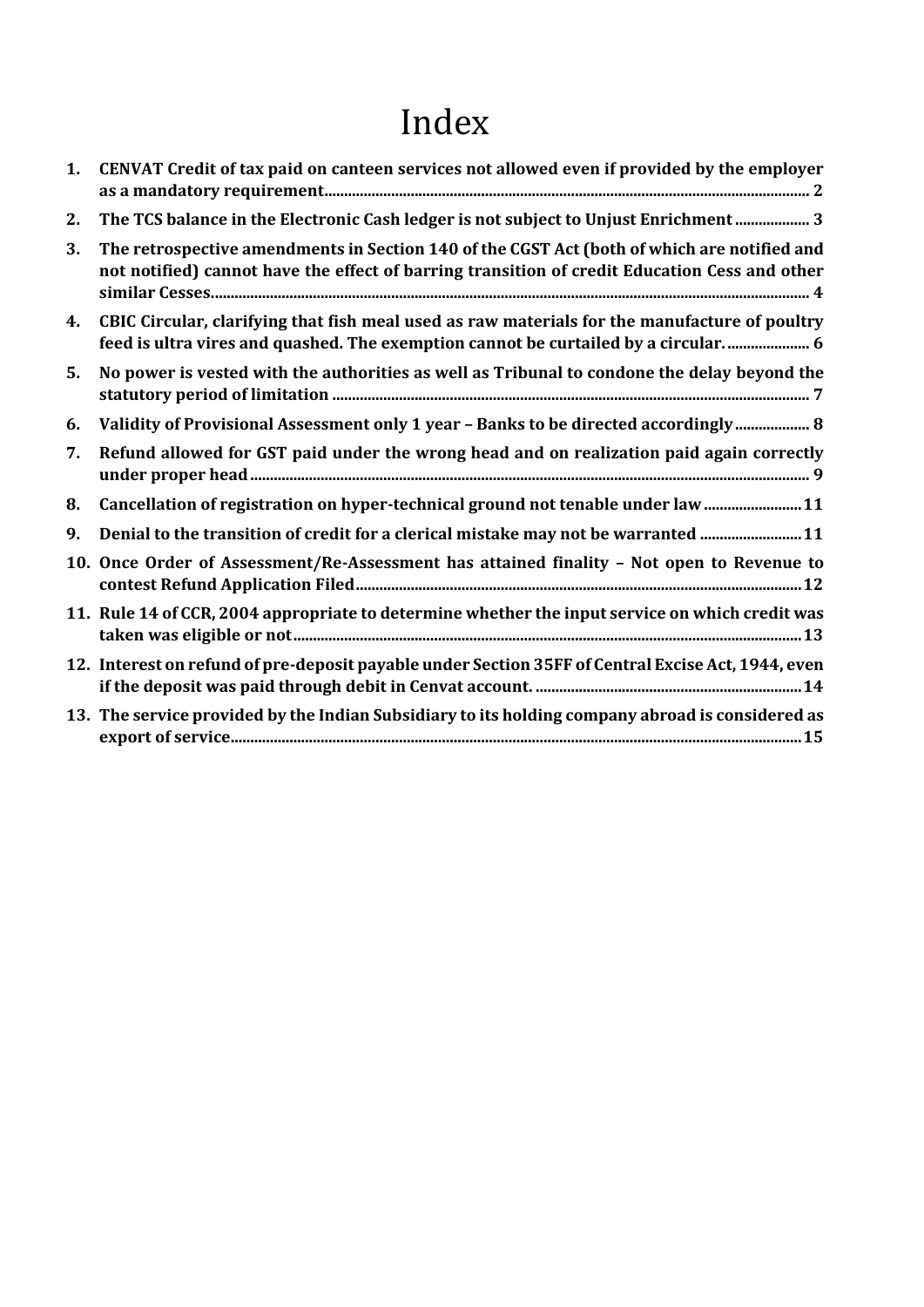# <span id="page-1-0"></span>**1.CENVAT Credit of tax paid on canteen services not allowed even if provided by the employer as a mandatory requirement**

*[M/s. Toyota Kirloskar Motor Private Limited vs the Commissioner of Central Tax (2021 (12) TMI 420 - SC Order]*

The appellant is a Company engaged in the manufacture of motor vehicles and parts It had established a factory under the Factories Act, 1948 and is having a canteen facility within their establishment to provide food to the employees The contention of the appellant is that, the appellant is under an obligation to establish a canteen in the premises of the factory Expenses relating to canteen incurred by the appellant, including the cost of providing foodstuff and beverages, forms part of the accessible value of the final product manufactured by the company For providing food and beverages, the appellant engaged the services of outdoor catering. The service being an eligible 'input service' for the manufacturing, in terms of Rule 2 (of the CENVAT Credit Rules, 2004 the appellant is availing the CENVAT credit of the same Appellant received show-cause notice asking for the reversal of the CENVAT Credit Show cause notice was challenged before the appellate authorities including the High Court All the appellate court upheld the Department's view, consequently, the appellant approached Hon'ble Supreme Court

The Hon'ble SC has held that Rule 2 1 defining "input service ", post 01 04 2011 is very clear and the outdoor catering services, when used primarily for personal use or consumption of any employee is held to be excluded from the definition of "input service" and has denied the credit of on CENVAT Credit on canteen services.

### **Comments:**

The said judgment is against all the favourable decisions passed by the Hon'ble CESTAT, wherein the Hon'ble CESTAT was allowing the input services. Thereby making a reverse of the developing jurisprudence. We would like to state that with due respect to Hon'ble SC, the court has missed a basic fact that an employer maintains a canteen due to mandatory requirements under the Finance Act rather than to provide personal facilities to employees

Section 17(5)(b)(i) of the CGST Act 2017 restricts ITC on outdoor catering except where it is provided as an obligation under any law. Notably, GST law is worded differently than the CCR as the latter used the phrase "when such services are used primarily for personal use or consumption of any employee: Hence ITC would be available on outdoor catering services irrespective of this ruling.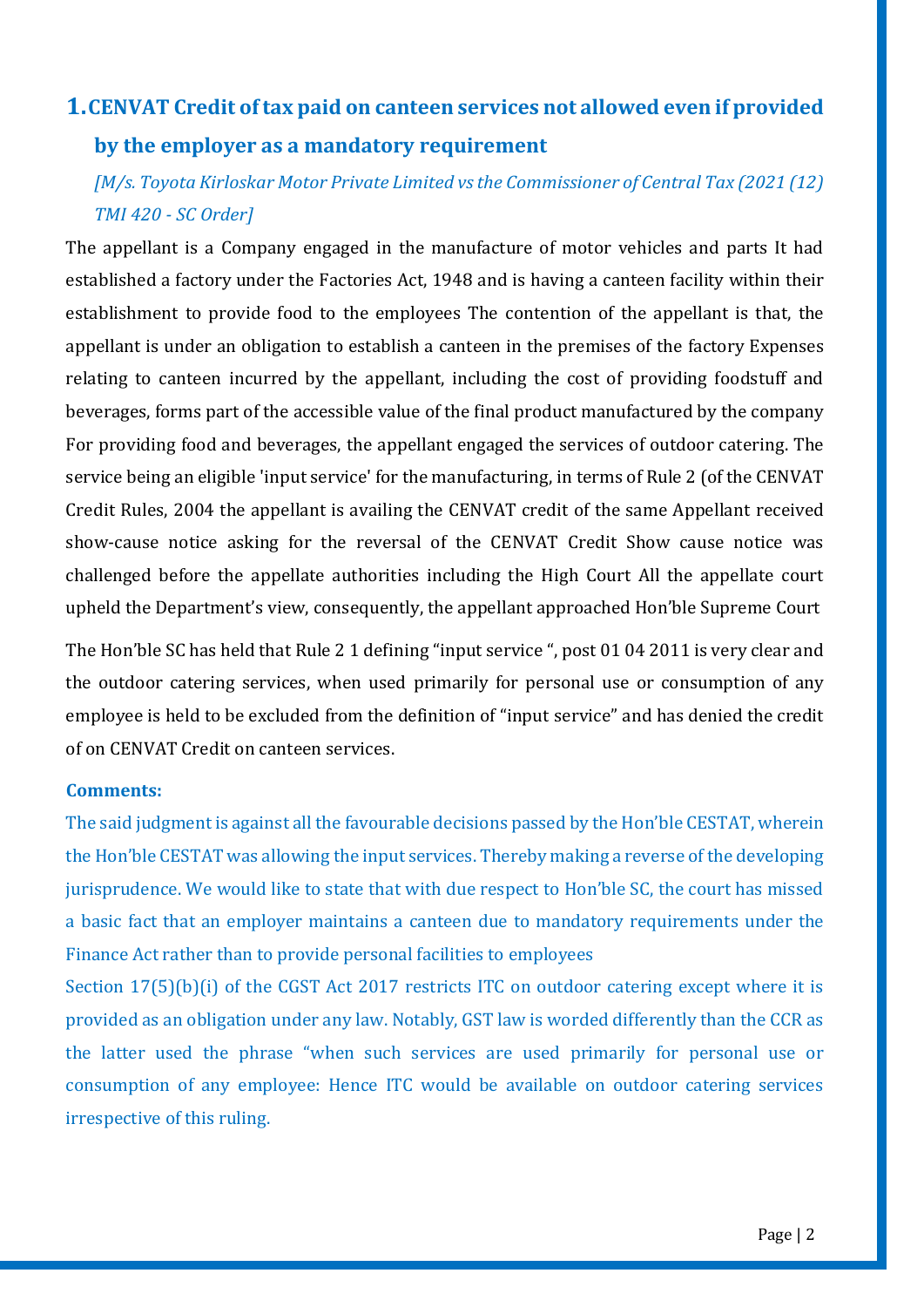# <span id="page-2-0"></span>**2.The TCS balance in the Electronic Cash ledger is not subject to Unjust Enrichment**

### *[M/s Appario Retail Pvt Ltd V. Union of India - 2021-TIOL-2142-HC-Telangana-GST]*

The Assessee had procured electronic goods from various vendors, due to which the Assessee had a high balance of ITC in their Electronic Credit Ledger. The Assessee was engaged in selling the electronic goods through an E-commerce Operator (ECO) and the output tax liability of the Assessee was discharged vide the Electronic Credit Ledger. Furthermore, the ECO before remitting the amount for the supply of goods effected through it to customers retains a percentage of the amount out of such consideration received and deposits such amount retained by the ECO with the Government in terms of Section 52 of the CGST Act. The said amount deposited is allowed to be claimed as credit by the Assessee in the electronic cash ledger of the Assessee, based on the statement filed by ECO in Form GSTR-8 in terms of Rule 67 of the Rules, 2017.

In this context, the Assessee had filed a refund application for October 2018, which was sanctioned to the Assessee. However, the Department had reviewed the said order sanctioning the refund and observed that the refund was sanctioned without examining whether the principle of "unjust enrichment" has been complied with as required under Section 54(5) read with Section 54(8) of the CGST Act and further directed the filing of an appeal before the Commissioner (i.e., the First Appellate Authority). After due process, the First Appellate Authority had rejected the refund application filed by the Assessee.

The Assessee, thereafter, filed a Writ Petition assailing the Order-in-Appeal rejecting refund of excess amount lying to the credit of electronic cash ledger of the Assessee. An interesting point dealt with in this case was as to whether the collection permitted under Section 52 partakes the character of 'tax' and it was contended by the Respondents that the same is not in the nature of a 'tax'. The Hon'ble High Court had held that if the collection under Section 52 was not a 'tax', then such collection would have to be treated as without authority of law if the same does not partake the character of 'tax', which is only permitted to be levied and collected by the charging Section i.e., Section 9 of the CGST Act. Therefore, once the said amount is 'tax' which the supplier is entitled to take credit, the provisions of Section 54 are applicable for refund of the same.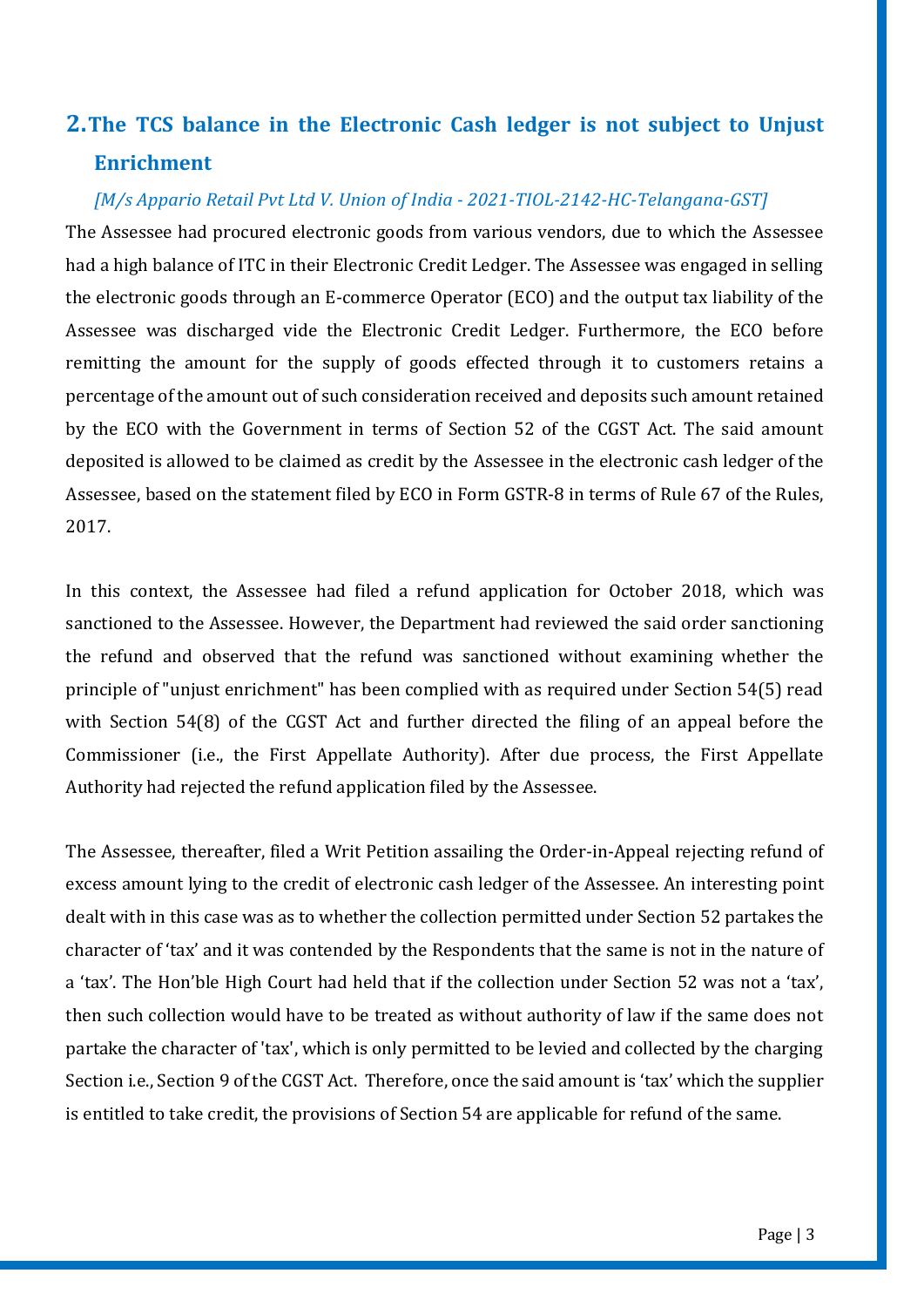Furthermore, there being a Circular No.**125/44/2019/GST**, dt.18.11.2019issued by the CBIC to the effect that the excess balance in the electronic cash ledger which includes the amount that has been collected by the ECO under Section 52 of the CGST Act from the net value of the consideration payable to the Assessee in respect of sales/supplies effected through it, as such amount paid to the Government is allowed as a credit in the electronic cash ledger of the Assessee under Section 49(1) of the CGST Act and such balance is eligible for a refund under Section 49(6) of the CGST Act. Therefore, the Assessee is entitled to claim a refund of the balance in the electronic cash ledger under proviso to sub-section (1) of Section 54 of the CGST Act.

With regard to the maintainability, the High Court observed that no GST Tribunal has been constituted and that the Assessee cannot be made to wait for an eternity to agitate its claim seeking a refund of the amount to which it is entitled to under the statute and also blocking its funds affecting its cash flows, merely because of the existence of (non-functional) alternate forum/remedy on paper.

### **Comments:**

Once it is held that the amount collected by ECO and paid to the Government under Section 52(3) of the CGST Act, is tax, to which the supplier is entitled to take credit in his electronic cash ledger under sub-section (7) of Section 52, the provisions of Section 54 of CGST Act would apply for claiming refund of the same. The balance amount in the electronic cash ledger till it is appropriated by making a payment towards discharge of liability of tax, interest, or any other amount to the Government, would be the amount available to the 'registered person' in whose name the said electronic cash ledger is maintained. Therefore, the stand of the respondents that since the amount collected by ECO under Section 52 of the CGST Act is not paid by the petitioner by himself and, therefore, it is not entitled to claim a refund of the same, is misplaced.

# <span id="page-3-0"></span>**3.The retrospective amendments in Section 140 of the CGST Act (both of which are notified and not notified) cannot have the effect of barring transition of credit Education Cess and other similar Cesses.**

## *[M/s. Godrej and Boyce Mfg. Company Ltd v/s Union of India - 2021-TIOL-2112-HC-MUM-GST]*

The Petitioner in the instant case had by way of a Writ Petition challenged a show-cause notice wherein it was alleged that the petitioner had "availed inadmissible transitional credit amounting to Rs.3,83,43,693/- [Ed Cess: Rs.1,46,47,191/-, S.H. Ed Cess: Rs.71,77,464/- & PLA: Rs.1,65,19,038/-] in their Trans-1 filed on December 26, 2017.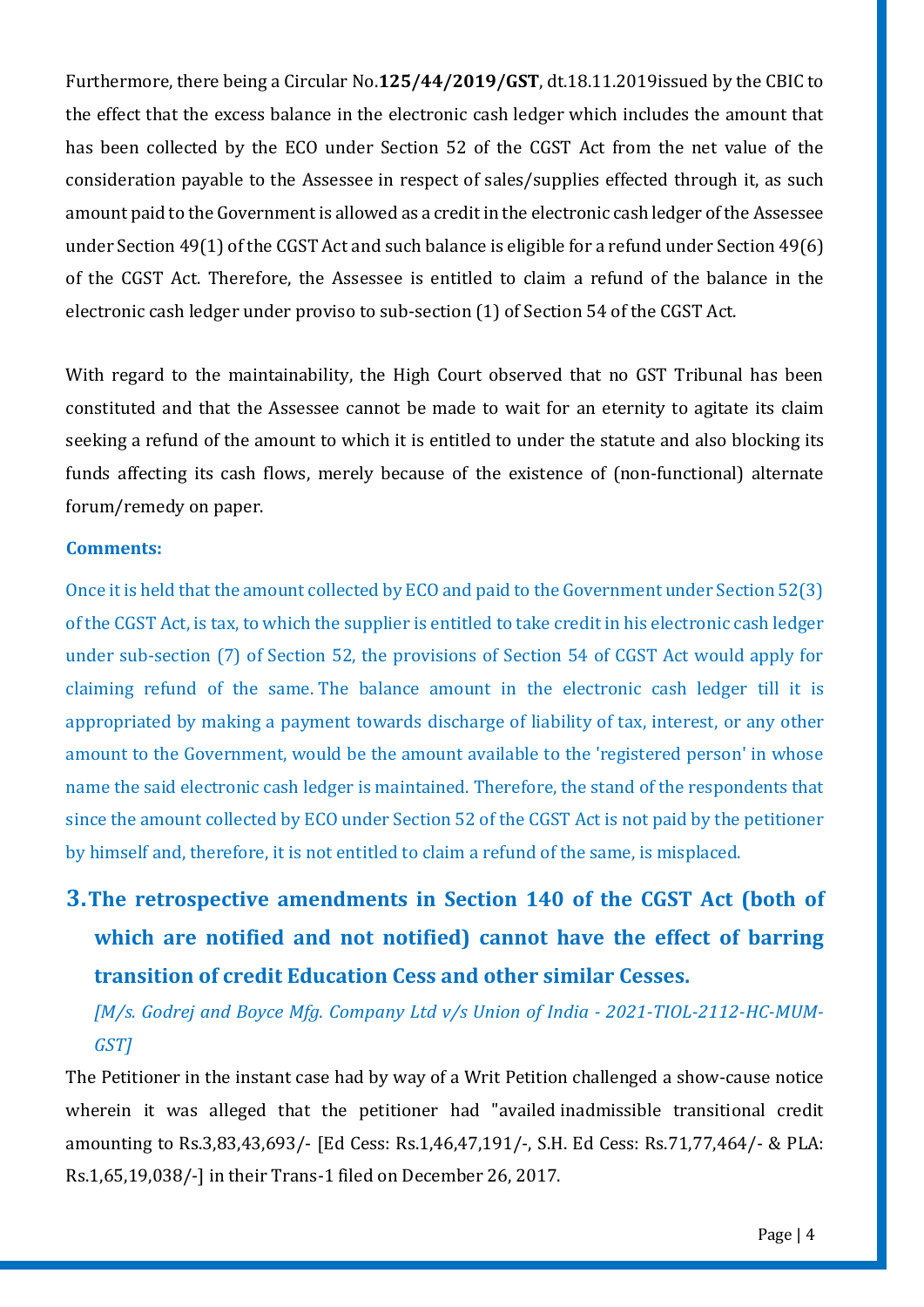The Petitioner contended that the impugned notice proceeds on the footing that the transitional arrangement for taking Input Tax Credit in the cases of CESS such as Education Cess, Secondary & Higher Education Cess, and Krishi Kalyan Cess has been taken away by a retrospective amendment. However, on the date of its issuance of the notice the amendment(s) referred to in the notice had not come into force and, therefore, the impugned notice has been issued on an untenable legal premise; hence, it is without jurisdiction. Additionally, it was contended that the amendments introduced in Explanations 1, 2, and 3 to Section 140 being brought into force, the notice could not have been issued since the same suffers from a gross jurisdictional error, the petitioner is under no obligation to respond thereto.

In this context, the Court held that the mere introduction of Explanation 3 to Section 140 of the CGST Act, and making it operational with effect from February 1, 2019, would not clothe the respondent with the power to issue a show-cause notice on the premise that Education Cess, Higher Secondary Education Cess, and Personal Account Amounts are not included in Explanations 1 and 2. Further, it was observed that to sustain the validity and/or legality of the impugned show-cause notice, respondent no.3 could not have relied upon Explanation 3 exclusively to contend that cess is not included in 'eligible duties and taxes. As the law now stands, Explanation 3 does not have any application to sub-section (1) of Section 140.

The Court concluded that the present case is one where the impugned show-cause notice suffers from an error going to the root of the jurisdiction of respondent no.3 in assuming jurisdiction and is, accordingly, indefensible and liable to be set aside.

### **Comments:**

As under the erstwhile indirect taxation regime, the issue of Cesses persisted with the onset of the GST regime. With the introduction of the GST regime, the Assesses were permitted to carry forward the accumulated balance of Cesses vide the TRAN-1 Form in consonance with the provisions of Section 140. However, by way of a retrospective amendment, the transition of the impugned cesses was debarred from carry-forward to the GST regime, as such leaving the substantial vested rights of the Assesses otiose. Furthermore, the Revenue is unable to produce any document or material to show that the amendments in Explanations 1 and 2 to Section 140 brought about by Section 28 of the Amending Act have been brought into force, and as such explanation 1 would not apply to Section 140(3). In this regard a Madras High Court decision in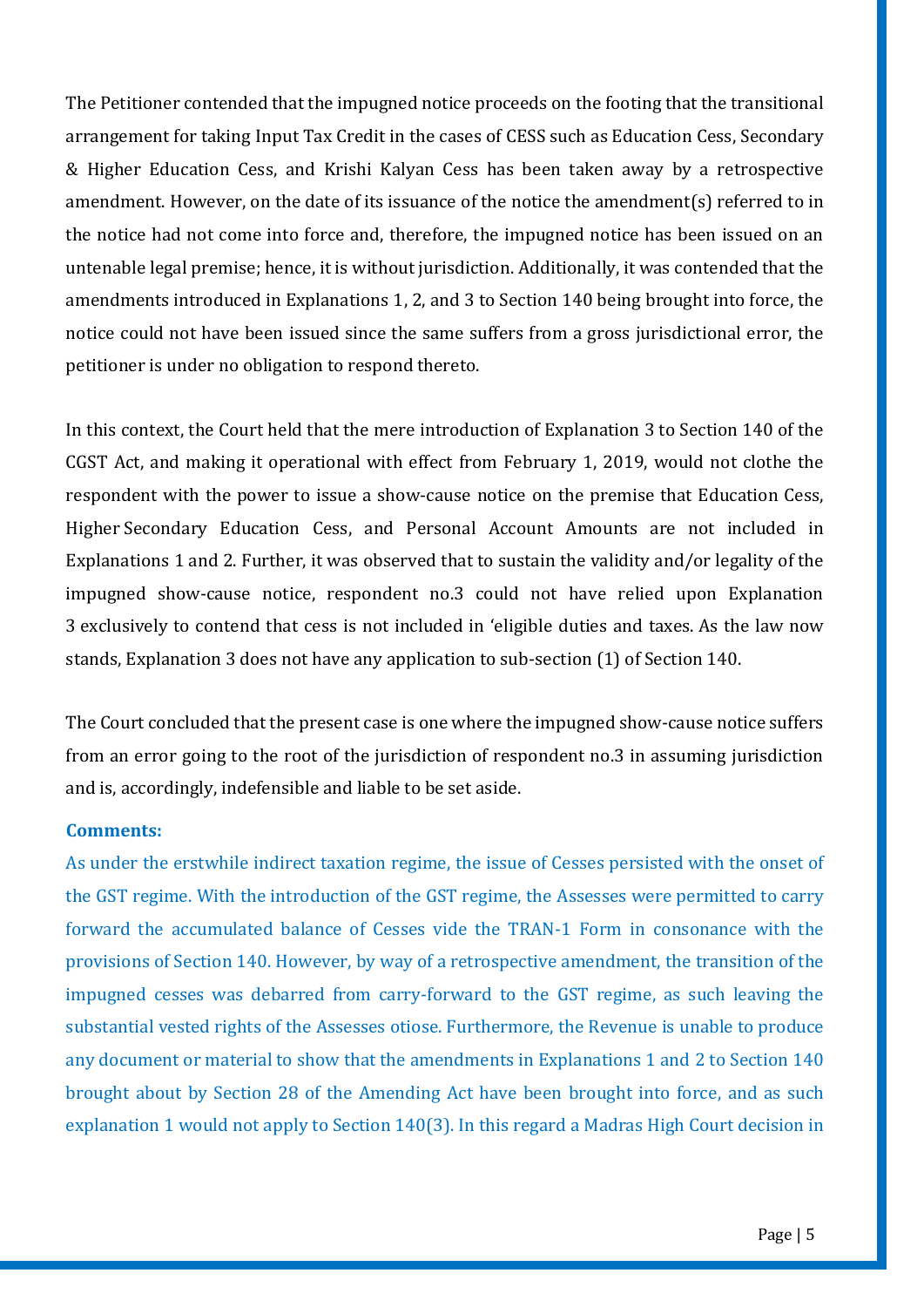the case of Sutherland Global Services reported in 2020-TIOL-192-HC-MAD-GST, the Madras High Court had disallowed the transition of the Cesses onto the GST regime.

Furthermore, in the facts of the instant case, where notices have been issued with regard to the transition of Cesses onto the GST regime, before the relevant date, the said notices could be contended to be without jurisdiction. Furthermore, there are a string of judicial decisions to the effect that refund of the accumulated Cesses may be made under the provisions of the erstwhile laws.

# <span id="page-5-0"></span>**4.CBIC Circular, clarifying that fish meal used as raw materials for the manufacture of poultry feed is ultra vires and quashed. The exemption cannot be curtailed by a circular.**

### *[Jenefa India V. Union of India-(2021-TIOL2119-HC-MAD-GST)*

The Petitioner herein is a manufacturer of fish meal which comes in powder form. Vide Exemption Notification No.2/2017-CTR, under Sl. No.102, two entries i.e., 2301 & 2309, the product of the petitioner is exempted. However, the Revenue had issued a Circular No[.80/54/2018-GST](https://taxindiaonline.com/RC2/notDesc.php?MpoQSrPnM=MjUyMDA=) dated 31.12.2018 wherein it was clarified that the "fish meal" and other raw material used for making cattle/poultry / aquatic feed cannot be said to be exempted within the meaning of Exemption Notification No.2/2017 under Sl.No.102. Thereby, the Circular artificially bifurcates the said Entry 102 stating that only finished goods are exempted, therefore, tax is to be levied on these items at the rate of 5% and accordingly demanded the tax and pursuant to which, the officials from Directorate General of GST Intelligence had issued a summons and, therefore, the Petitioners are required to appear before the concerned officer of the Directorate General of GST Intelligence. It is in this context that the Petitioner has challenged the impugned Circular dated 31.12.2018.

In this case, the Court made the following observations:

- That, the Exemption Notification was issued by the Central Government and had the Central Government intended to take away the exemption provided in any particular type of goods or product covered under the four entries referred to, a fresh or additional amendment, showing the proper intention of the Central Government could have been issued.
- Furthermore, Section 168(1) clarifies that only for the purpose of uniformity in the implementation of the Act, orders or directions to the Central Tax Officers, as deemed fit,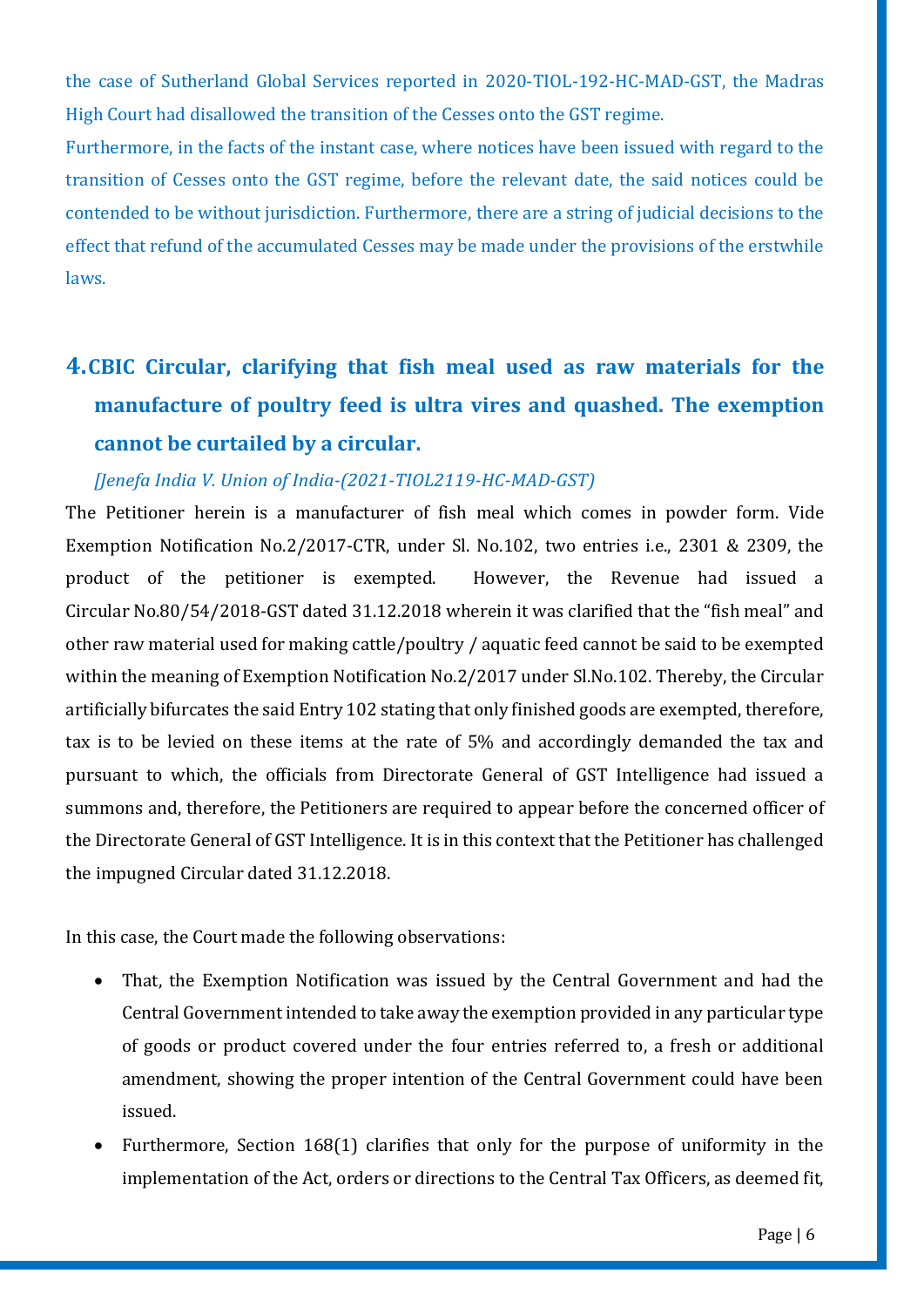may be issued by the Board. Therefore, most probably, such kinds of orders, instructions, or directions must be procedural, not substantive.

- That the exemption extended to the stakeholders is in the nature of a substantive right that cannot be abridged by way of a clarificatory circular issued by the Board under Section 168. Therefore, the impugned clarificatory Circular cannot override the exemption provided under the notifications.
- That if the exemption provided by the Central Government in issuing the Exemption Notification No.2/2017-CTR is to be revisited or reviewed and certain items have to be taken away from the purview of exemption, such exercise shall be undertaken either by the Parliament by making law as has been done in Finance Act, 2020 or by the Central Government by exercising their powers either under Section 11(1) of the CGST Act, 2017 or under Section 6(1) of the IGST Act, 2017, as under such exercise of powers only those Exemption Notifications No.2/2017 as well as the Amendment Notification No.28/2017 were issued, and only then, such kind of amendment could be made.

To conclude the Court held that, so long as the Petitioners make a finished product fish meal from their manufacturing units, they are entitled to enjoy the benefit of exemption as provided under Sl.No.102 of Exemption Notification No.2/2017-CTR dated 28.06.2017. Therefore, all consequential actions, if any taken on the part of the Revenue against the petitioners pursuant to the impugned Circular, would not stand in the legal scrutiny. Therefore, they were also declared to be invalid.

### **Comments:**

In this case, the primary issue was as to whether an entry in an exemption notification can be restricted by way of issuance of a CBIC circular. It is settled law that Circulars issued by the Board are binding on the authorities however, a Circular issued by the Board cannot take up a parliamentary function of curtailing certain products from the scope and ambit of such exemption notification and the same has to be assumed to be a perfect expression of the legislative intent of the Parliament.

# <span id="page-6-0"></span>**5.[No power is vested with the authorities as well as Tribunal to condone the](https://taxindiaonline.com/RC2/caseLawDet.php?QoPmnXyZ=MTY4ODMz)  [delay beyond the statutory period of limitation](https://taxindiaonline.com/RC2/caseLawDet.php?QoPmnXyZ=MTY4ODMz)**

*[M/s Laxmi Electronics Moulds and Precision Engineering Pvt Ltd v. Union of India - 2021- TIOL-2107-HC-KAR-CUS]*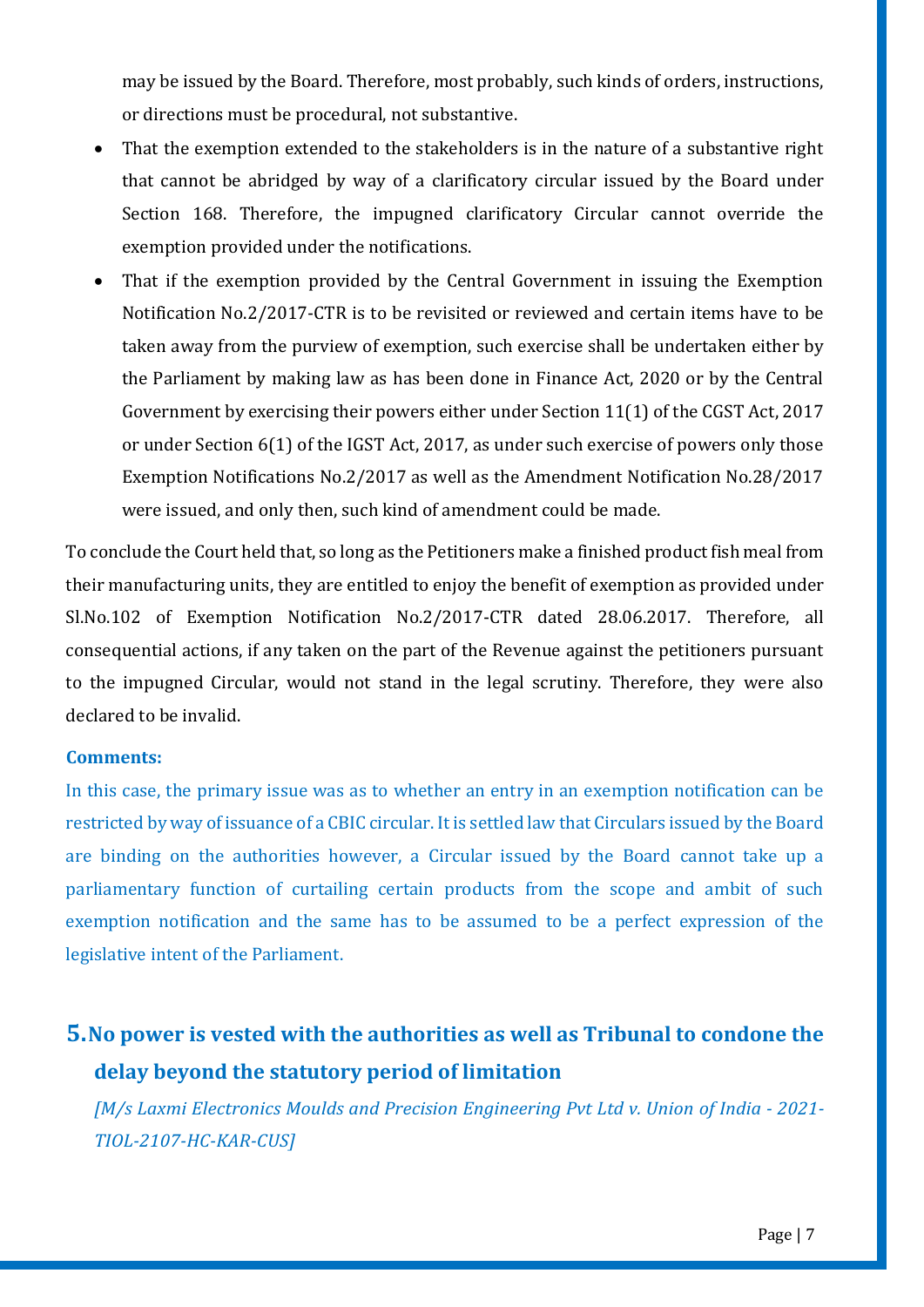The Petitioner in the instant case had imported capital goods under the EPCG scheme. The respondent vide Order-in-Original had confirmed the demand against the Petitioner on the ground that the petitioner has failed to furnish documents in support of the fulfillment of an export obligation. The Petitioner claimed that the said assessment order was not received by the petitioner and is said to have been dispatched by the department through RPAD. Thereafter on appeal before the Tribunal, the Tribunal affirmed the order passed by the Lower Adjudicating Authority on the ground that the said appeal was filed beyond the statutory period of limitation fixed under the statute. Aggrieved by which the Petitioner has assailed the Order passed by the CESTAT before the High Court.

The High Court, after hearing the contentions observed that the lower Appellate Authority, as well as the Tribunal, are fact-finding authorities and have meticulously examined the material on record in arriving at a finding that non-mentioning of O.C.No. 4066/2011 [the inter-department reference made in the register to be entered in the acknowledgment card] is not fatal for the delivery of the assessment order on the assessee.

It was further held that the request made by the petitioner to decide the issue on merits dehors the time-barred appeal would run counter to the well-established principles of law reiterated by the Apex Court in a catena of decisions. It was additionally held that there is no power was vested with the authorities as well as the Tribunal to condone the delay beyond the statutory period of limitation, in light of which the Writ Petition was dismissed.

### **Comments:**

The High Court reiterated the well-settled principle of law that the Court can come to the rescue of the person who is vigilant about his rights and not to a person who sleeps over the matter and rises from the slumber at his convenience. Ignorance of the law is not a legal defence, and the assessee ought to be proactive in ensuring all claims against the department are made in a timebound manner in the absence of any mitigating factors.

# <span id="page-7-0"></span>**6.Validity of Provisional Assessment only 1 year – Banks to be directed accordingly**

### *[Prime Cargo Movers and Logistics Pvt Ltd - 2021-TIOL2108- HC- MUM-CUS]*

This was a case wherein the Customs authorities in the exercise of the power conferred by section 110(5) of Customs Act, 1962 provisionally attached the bank account of the petitioner.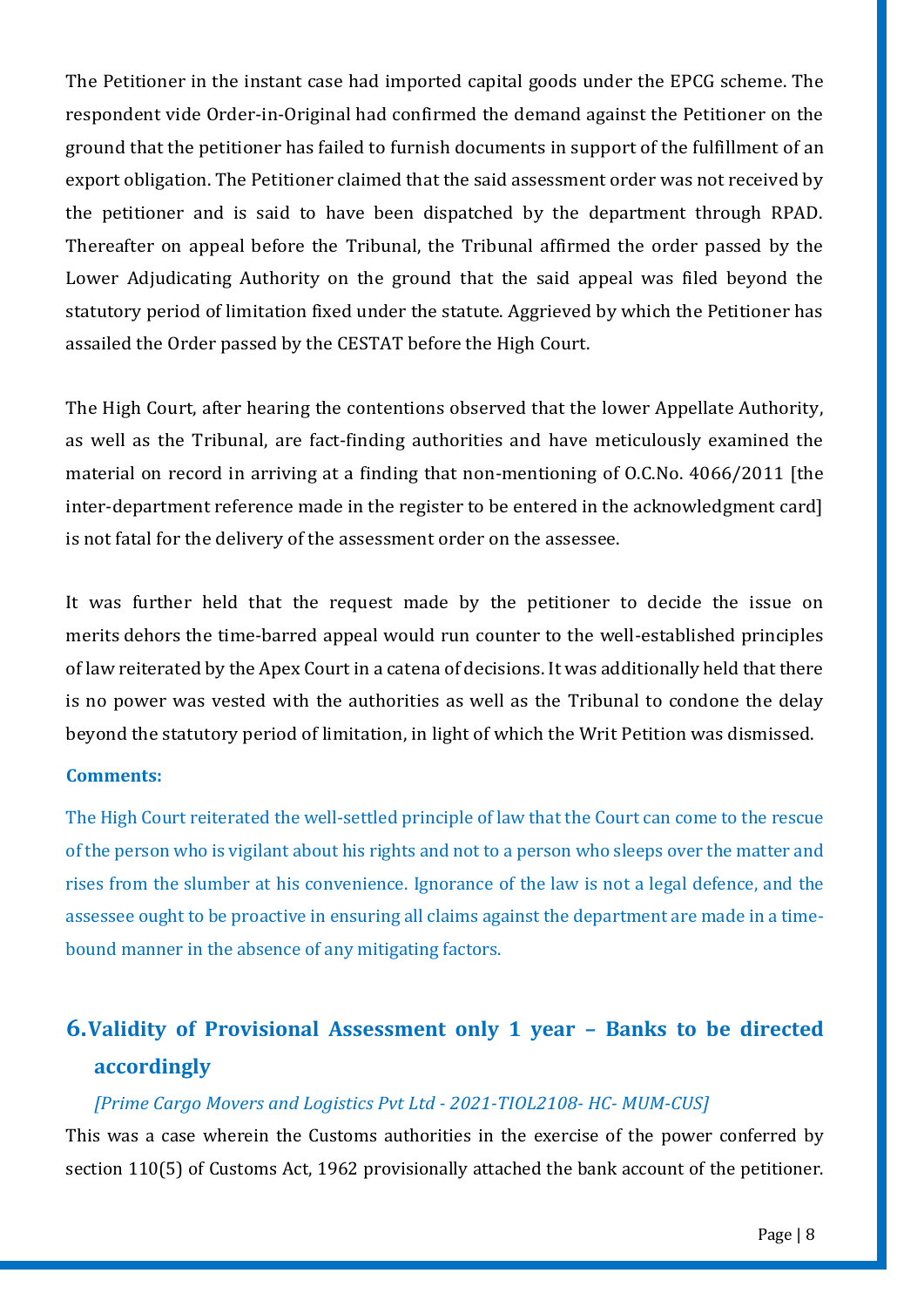However, the petitioner claims that the formal order of attachment was not served on the Petitioner.

The petitioner had requested its bank for making available a copy of the order, to which the petitioner received a response that it may contact Customs authorities directly for obtaining such order. It was further submitted that a period of over 1 year had elapsed from the date of such provisional assessment.

On hearing the matter, the Court observed that an order of provisional attachment ceases to be valid beyond 6 months of such order being made provided, however, its life has been extended in accordance with law at the end of six months to remain alive for a further period not exceeding 6 months (i.e., 1 year). In light of the same the said order of provisional attachment, by operation of law, has ceased to be in operation. In view of which the Revenue was directed to immediately communicate to the petitioner's banker that validity of attachment order has ceased, and that the petitioner is entitled to operate relevant bank account, which was under attachment within a period of 7 days.

### **Comments:**

It has become a common practice of the department to provisionally attach assets and the same has severely handicapped the trade and industry (especially since the economy is still dealing with the impact of the Covid-19 pandemic) where businesses are already facing a severe cashflow crunch. The lapse of the department and the submissiveness of Banks have effectively left the Assessees' vulnerable to high handedness of the Department.

# <span id="page-8-0"></span>**7.Refund allowed for GST paid under the wrong head and on realization paid again correctly under proper head**

### *[SBI Cards & Payment Services Limited vs UOI 2021-TIOL-2141-HC-P&H-GST]*

The petitioner is a joint venture with the State Bank of India (SBI). The petitioner issues credit cards to the public and is a member of the Card Association which is essentially under the control of two global corporations called Visa and Master Card. A person who has a credit card issued by the petitioner at place 'A' can go to place 'B' and make some purchases where the vendor is affiliated to some other banks and the moment that purchase is logged, the other bank is bound to make the payment to that vendor and then to claim the same from the petitioner (who had issued the credit card to that person). It has to be appreciated that there may be hundreds and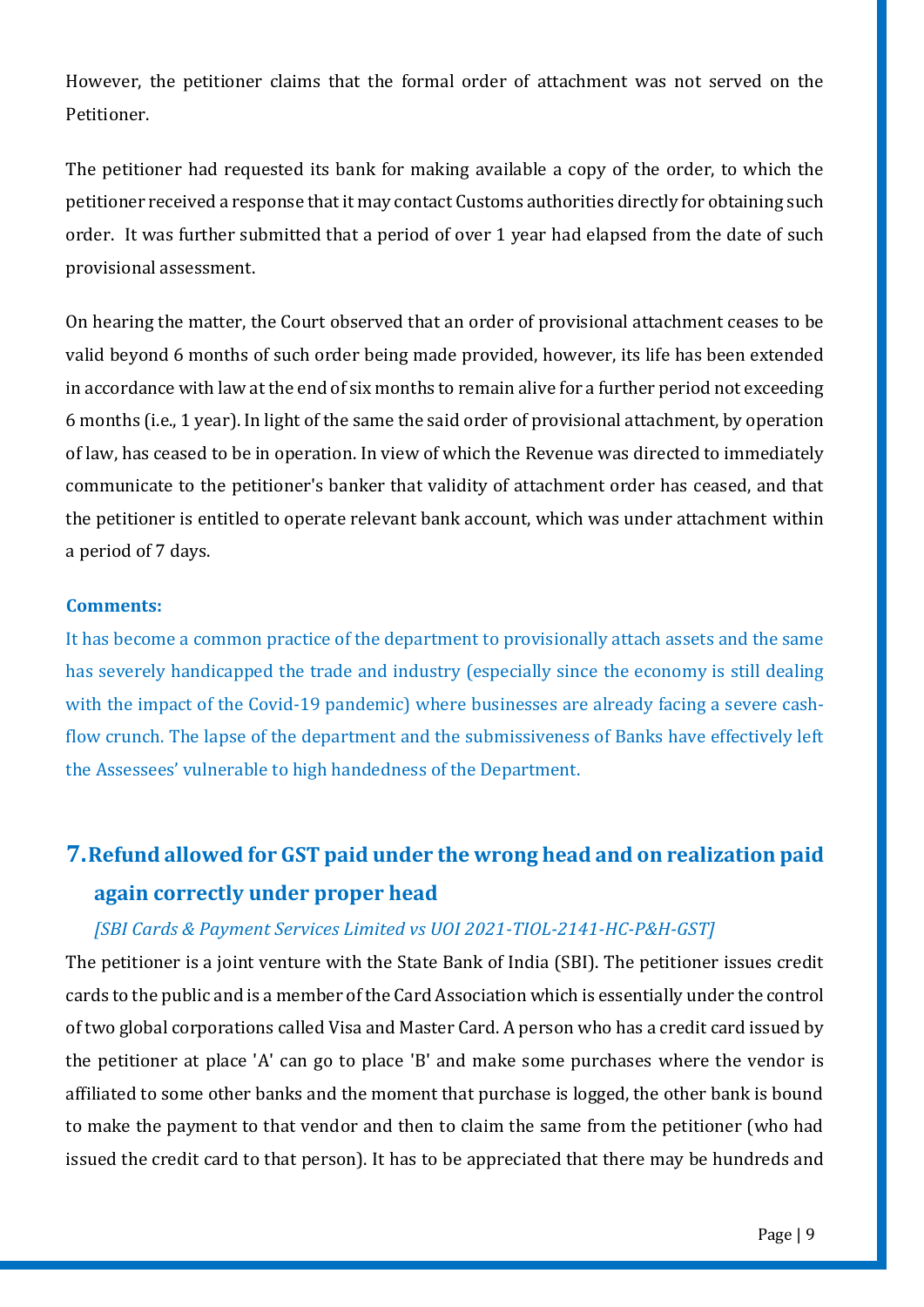thousands of such transactions taking place on daily basis and that entire data is collated, sieved, and then netted off by the servers of aforesaid Visa and Master Card which are located in Singapore. Daily, the balance is sent to all the member banks of the Card Association requiring them to make the necessary payments to those other members with whom they have a debit relationship on that date.

At the time before the GST regime had kicked in, the petitioner had one registration number for the erstwhile Service Tax which continued for the initial period under the new GST regime, and thereafter the petitioner obtained separate registration in all the 28 states. However, during the initial stage the complete break up of individual transactions was not available to the petitioner, and in the absence thereof for the period, April 2018 to December 2018 the petitioner paid Central Goods and Services Tax (CGST) and State Goods and Services Tax (SGST) of about Rs.108 crores approximately considering the transactions to be intra-state sales. The supply was reported under GSTR 1 and 3 B as a Business to Customer (B2C) supply as the GST registration number of the acquiring banks was not known.

However, later it was found out that the transactions were inter-state and IGST was liable to be paid Therefore, the petitioner made the payment under the correct head and made an application for a refund of the amount, however, the same was rejected by the assessing authority. The petitioner has invoked writ jurisdiction in the High Court against the rejection order passed by the authority.

The Hon'ble HC has held that in the present case, there is no dispute about the amount of tax, rather it was on the requirement of the respondents that the petitioner paid an additional amount of Rs 108 crores. The Court has considered the clarification issued by CBIC vide Circular No. 162/18/2021- GST dated 25.09.2021, wherein, it has been clarified that refund can be claimed in both cases where the inter-State or Intra State supply made by a taxpayer, is either subsequently found by the taxpayer himself as intrastate or inter-State respectively or where the inter-State or Intra State supply made by a taxpayer is subsequently found/ held as Intra State or inter-State respectively by the tax officer in any proceeding. Therefore, respondents are directed to refund Rs 108 crores approximately which was deposited earlier by the petitioner towards CGST and SGST

#### **Comments:**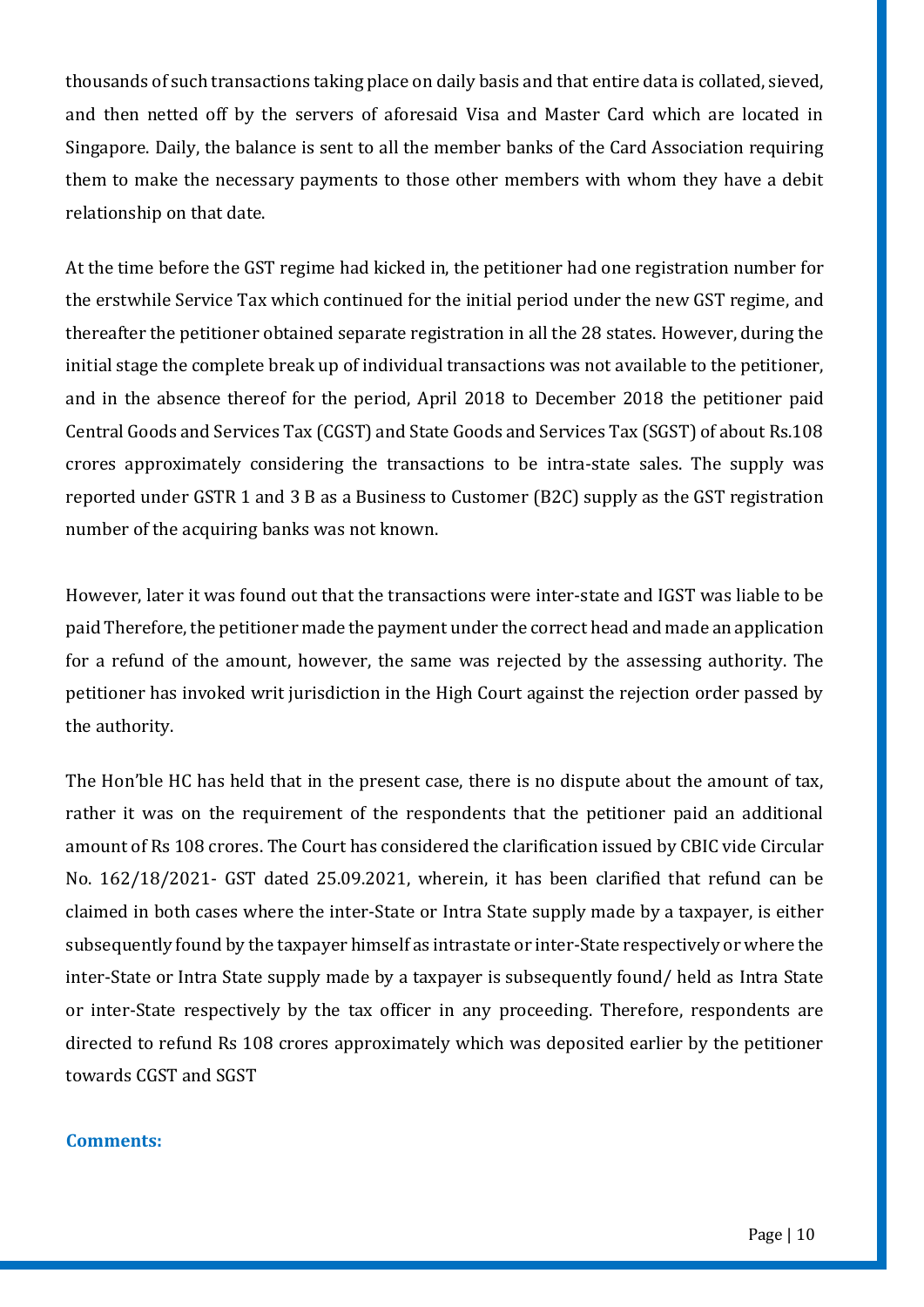This is a welcome decision as to the court as the court has provided the benefit of Section 77 of the CGST Act 2017.

# <span id="page-10-0"></span>**8.Cancellation of registration on hyper-technical ground not tenable under law**

### *[M/s CIGFIL Retail Pvt Ltd Vs. UOI [2021 (11) TMI 438 - Calcutta High Court]*

The petitioner challenged the impugned order for cancellation of registration under GST under the provisions of Section 29(2) of the SGST Act on the ground that registration was obtained by documents void ab initio and that there was no existence of business at the declared place. The case of the petitioner is that the impugned order of cancellation of registration was purely on the technical ground of minor defect in the sub-let agreement regarding an allegation of the nonexistence of the petitioner at the registered place. The petitioner contended that during Covid 19 it was carrying on business from some other places and during this period it had paid tax from time to time.

The Hon'ble High Court held that since it is not a case of tax evasion or causing revenue loss to the Government rather petitioner's activity of carrying on the business which cannot be called illegal, and it is creating revenue for the State as well as in helping the State to solve the problem of unemployment a little bit. Such type of drastic action by cancelling the registration of the petitioner on such hyper technical ground will not help the State rather it will cause revenue loss to the State as well as aggravate the unemployment problem. Therefore, the department was directed to consider the case afresh and to take a final decision by not taking a hyper-technical view and passing a reasoned and speaking order after giving the opportunity of hearing to the petitioner and verifying the existence of the petitioner at the premises

#### **Comments:**

This is a welcome decision for the industry at large as during the pandemic Covid period many of the businesses have opted for work from home and have vacated the premises to save rent.

# <span id="page-10-1"></span>**9.Denial to the transition of credit for a clerical mistake may not be warranted**

### *[Commr. Of Gst & C.E Vs. M/S Bharat Electronics - 2021-TIOL-2203-HC-MAD-GST]*

The Revenue has filed the present appeal against the order of Learned Single Judge wherein the respondent was permitted to file a revised Form TRAN 1. The Revenue is of the view that the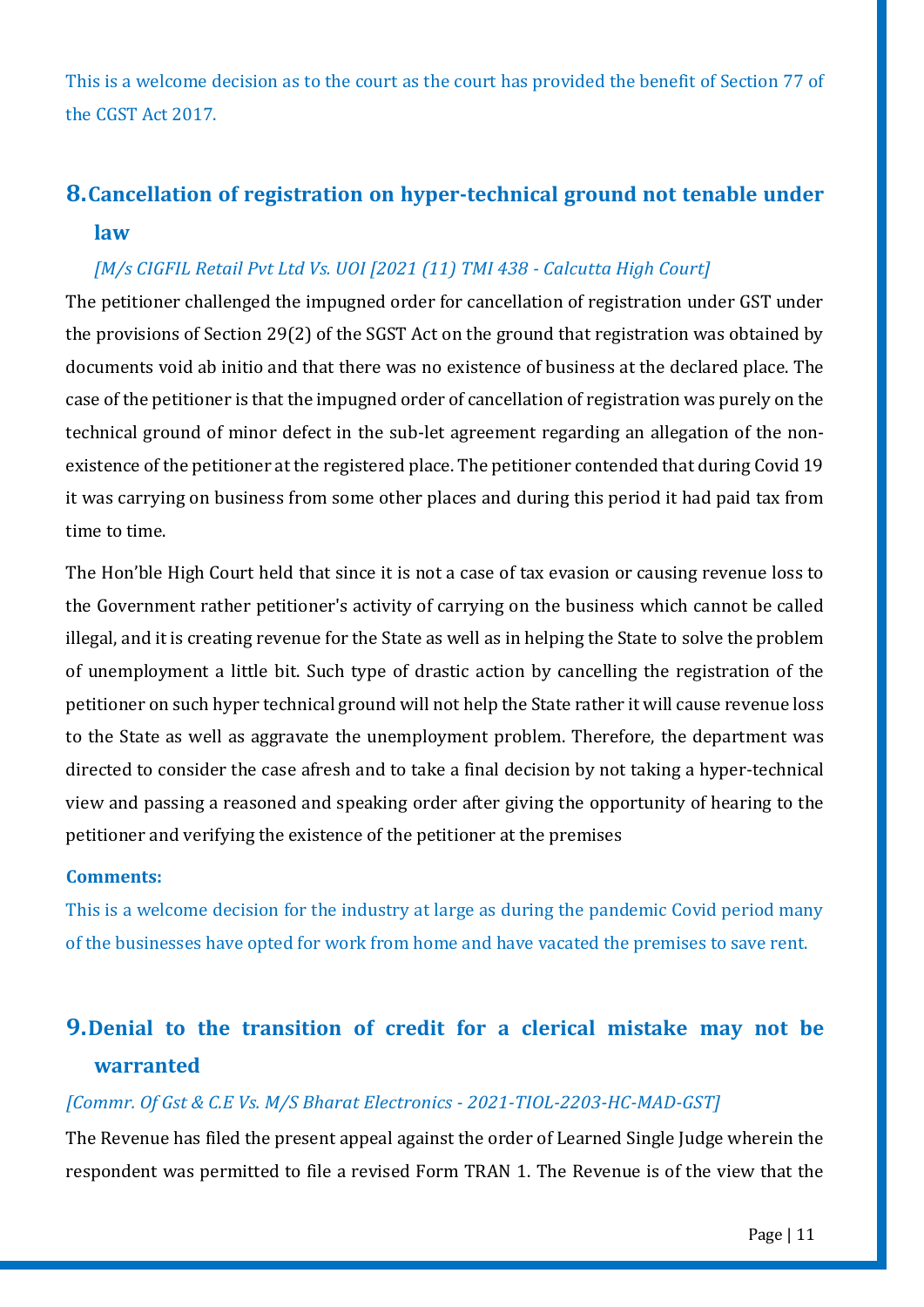respondent is not entitled to CENVAT credit as they have declared a sum of Rs.14,97,28,201/- in Column 5(b) of form TRAN-1 as "Balance Cenvat Credit". However, in Column 6 of form TRAN-1 with the heading "Cenvat admissible as Input Tax Credit", the respondent had instead of repeating the figures Rs.14,97,28,201/- mistakenly entered the figure of Rs.80,98,936/-, stated to be the credit pertaining to inputs lying in stock and towards certain services received before 30.06.2017, while the invoices were received in respect of the same after the said date.

The Hon'ble High Court held that there is substantial compliance with the requirements of Section 140 of the CGST Act which provides for the transition of credit under the erstwhile regime to GST. The submission of the Revenue that the inadvertent mistake in filling in the wrong figures in Column 6 of Form TRAN 1 would prove fatal to the respondent's claim of ITC could frustrate the very objective of extending the benefit of transition of the input tax credit from the erstwhile regime. The fact that GST was a new law and there were many initial hiccups which were taken cognizance of by the Legislature and Executive and remedial actions were duly taken, the denial to the transition of credit for a clerical mistake may not be warranted

Therefore, the order of the learned Single Judge directing Revenue to enable the assessee to file a revised Form TRAN 1 by the opening of the portal, is affirmed.

### **Comments:**

This judgment was delivered on the point that the GST is a new law and there are many glitches in the portal. The benefit of ITC cannot be merely denied for merely a typographical error was made while filing the form GST Trans – 1.

# <span id="page-11-0"></span>**10. Once Order of Assessment/Re-Assessment has attained finality – Not open to Revenue to contest Refund Application Filed**

*[M/S Brightpoint India Pvt. Ltd. Versus Commissioner of Customs Mumbai (Air Cargo Import) - 2021 (11) TMI 285 - CESTAT MUMBAI]*

The issue involved in the present case is that whether a refund can be rejected on the ground that no appeal was filed against the Bills of Entry under Section 128 of the Customs Act, 1962, when the said Bills of Entry were re-assessed by way of amendment under Section 149 of the Customs Act, 1962.

The Tribunal observed that once the re-assessment is acceptable to both sides and if any refund arises out of said re-assessment, no question of filing the appeal arises. The Tribunal was of the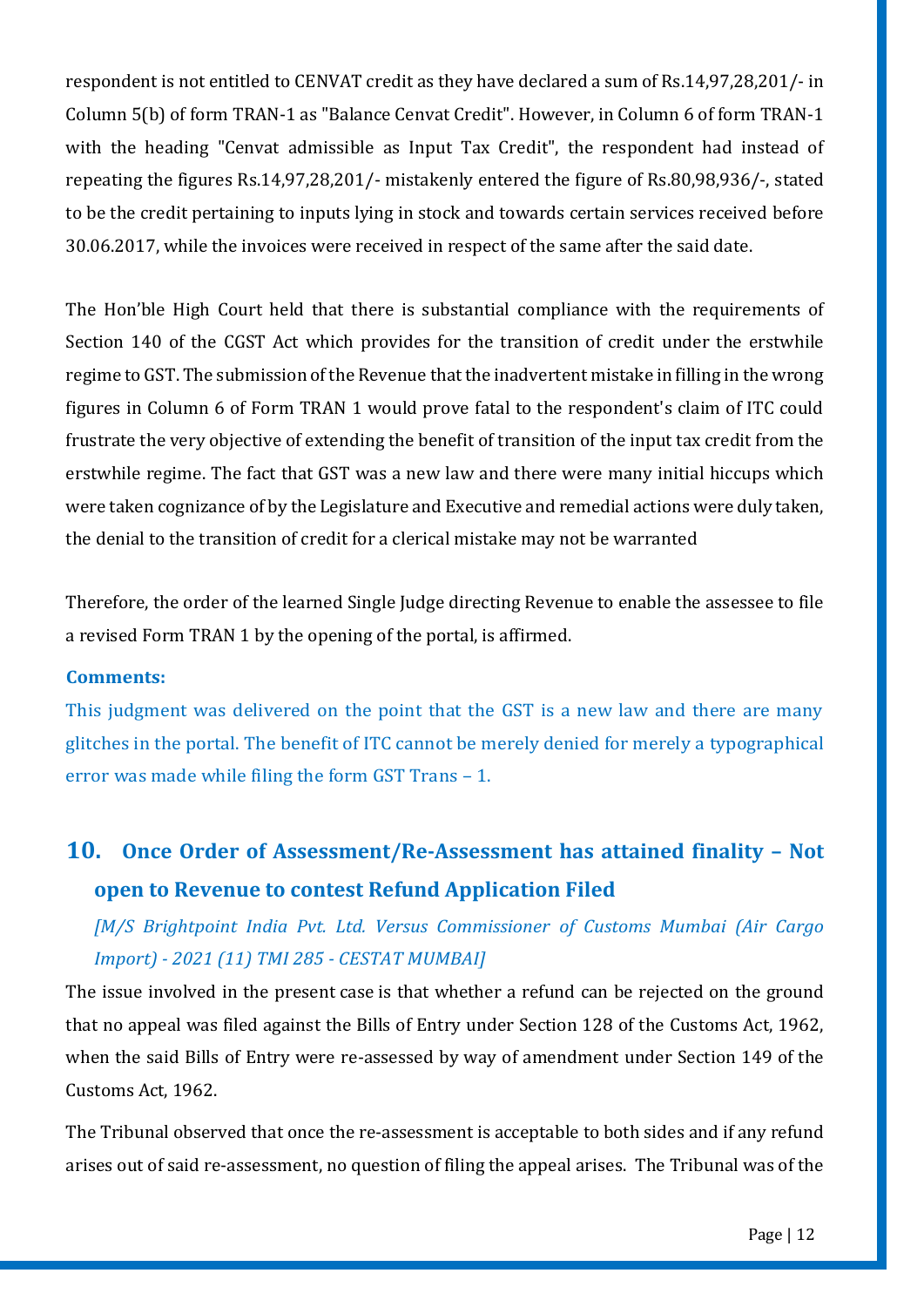clear view that since the refund arising out of re-assessment of Bills of Entry, neither side has a grievance against such re-assessment of Bills of Entry, in view of which the refund is permissible.

#### **Comments:**

It is a common issue faced by the Industry and Trade, wherein Bills of Entry, duly re/assessed are accepted by the Customs Department. However, when the Assessee applies for a refund claim, basis, the assessment finalized vide the Bills of Entry, the Department has been seen to raise disputes regarding classification and eligibility to such refund. In this regard, it is relevant to note that Bills of Entry that are self-assessed would also fall within the ambit of an assessment under Customs Law and as such are appealable orders. In the absence of any appeal in that regard, the said assessment of the Bill of Entry is deemed to have attained finality. Thereby, once an order of assessment has not been appealed, it is deemed to have attained finality and to have been accepted by both sides, in such a scenario denial of refund citing issues with regard to the said classification adopted in the Bills of Entry, is not permissible.

# <span id="page-12-0"></span>**11. Rule 14 of CCR, 2004 appropriate to determine whether the input service on which credit was taken was eligible or not**

*[The Commissioner, Customs and Central Excise, Hyderabad-Iv Versus M/S. Qualcomm India Pvt. Ltd. - 2021 (11) TMI 72 - Telangana High Court]*

The assessee is, engaged in the provision of software-related services for design, development, and testing for enhancement and improvement of its group existing products and new products. The assessee is a 100% STP unit and had exported the entire output service to its group companies located abroad. This being the case the assessee had in its account accumulated CENVAT credit, which the Assessee was unable to utilize on account of export of services.

After due process, both the department as well as the Assessee had preferred appeals before the Tribunal, wherein it was observed that the refund benefit was denied to the assessee on the ground that there was no nexus between the input services and the output services exported. Furthermore, it was opined that Rule 14 of the CCR, 2004 empowers authorities to recover irregular availment of Cenvat Credit. The Tribunal held that as the availment of CENVAT credit by the appellant under Rule 3 of the Rules is not called in question, the denial to grant a refund under Rule 5 of the Rules without there being any proceedings initiated under Rule 14 of the Rules by seeking to deny the refund on the ground of the assessee had availed CENVAT credit on input services, which according to the revenue had no nexus with the output service, cannot be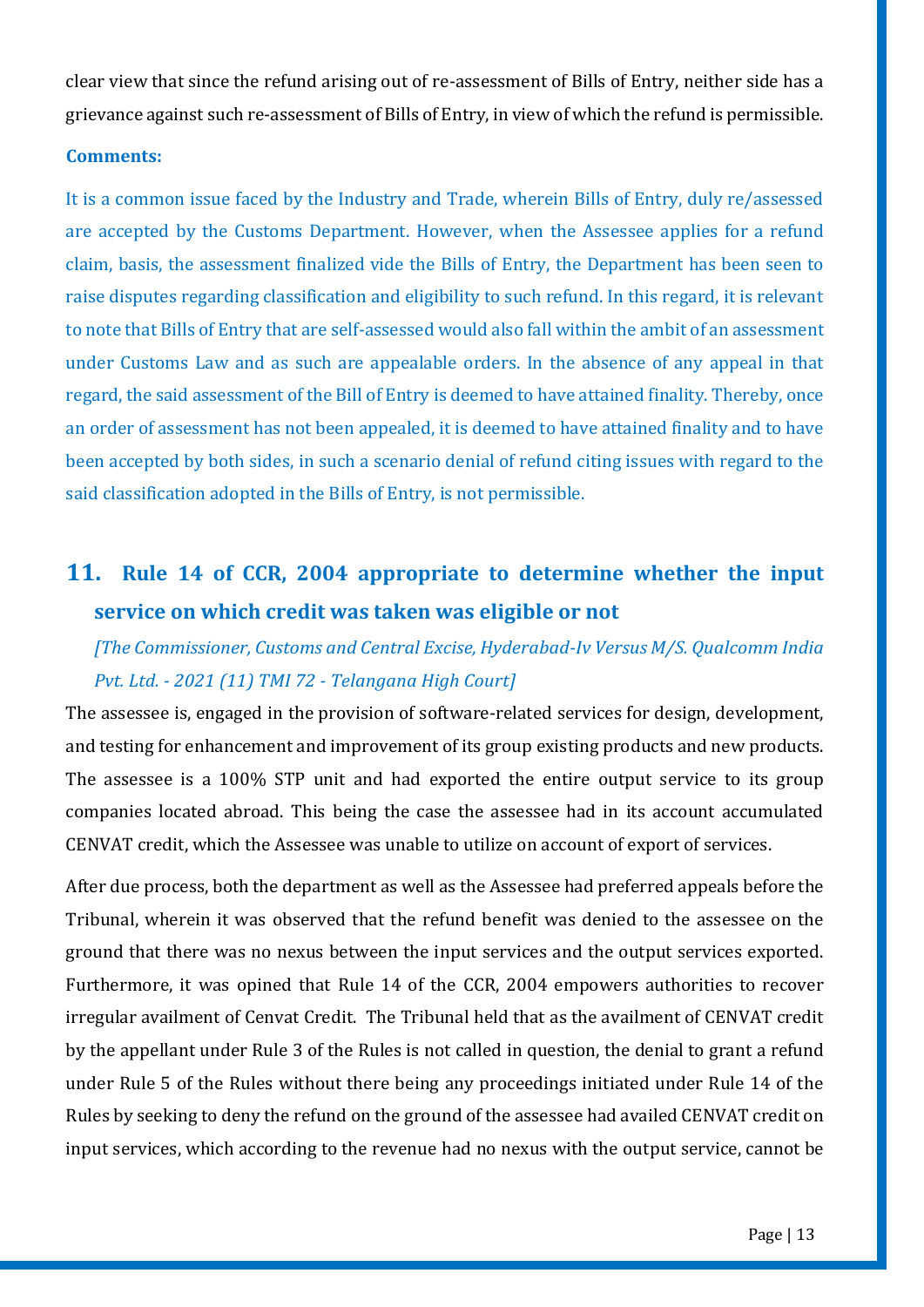held to be justified. Thereby holding that the assessee is entitled to a grant of refund of unutilized CENVAT credit.

### **Comments:**

This order could be relevant for the refund claims rejected on the ground that input services do not have any nexus to the output services provided by the Assessee. The time to question the eligibility to Cenvat Credit is not to be done at the time of Filing Application for Refund, rather at the time of such availment.

# <span id="page-13-0"></span>**12. Interest on refund of pre-deposit payable under Section 35FF of Central Excise Act, 1944, even if the deposit was paid through debit in Cenvat account.**

# *[M/S Panacea Biotec Limited Versus Commissioner of Central Goods and Service Tax (East), New Delhi - 2021 (11) TMI 242 - Cestat New Delhi]*

This was a case wherein the Appellant had received a favourable decision from the Tribunal. Thereafter the Appellant applied for a refund of the pre-deposit made along with interest. However, the Assistant Commissioner had only partly allowed the refund, citing that the balance amount is to be appropriated against the outstanding dues in some 48 other cases of the Appellant. On Appeal the first appellate authority had set aside the appropriation and granted a refund, however with regard to interest it was observed that the entire deposit was made through a debit from Cenvat Credit, and as such no interest is payable. The Assessee being aggrieved had preferred an appeal before the Tribunal.

The Tribunal held that Section 35FF provides for interest on the amount refundable to an assessee, pursuant to being successful in the appeal, does not make any distinction between predeposit made by way of cash/ LPA or by way of Cenvat credit account. Accordingly, the order of the first appellate authority was modified to the extent of denial of interest.

### **Comments:**

In many instances, even ex-post the adjudication by the higher judicial fora, where the Assessee has secured favourable decisions, proceedings for many do not end at this stage. There is an additional procedure for the refund of pre-deposit made, which merely prolongs the effective adjudication time for an assessee. This is a useful decision for the Assessee to be compensated for the unintended lapses by the Department, although there is a statutory provision for the same, intervention of the Tribunal in this regard is seen in these cases.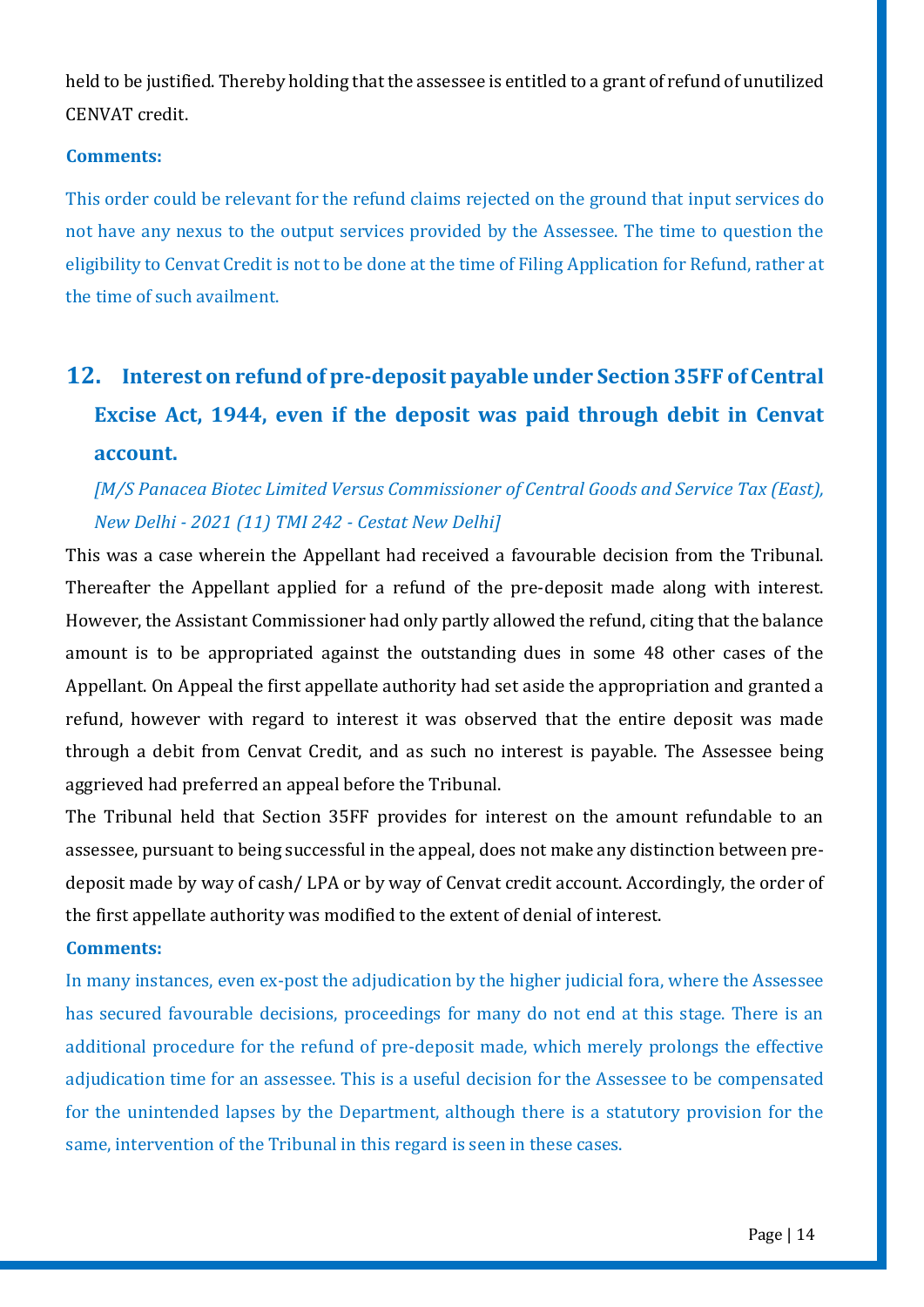# <span id="page-14-0"></span>**13. The service provided by the Indian Subsidiary to its holding company abroad is considered as export of service**

# *[L & T Sargent & Lundy Limited Versus C.C.E. & S.T. -Vadodara-I - 2021 (11) TMI 69 - CESTAT AHMEDABAD]*

The appellant herein was an equally capitalized joint venture company of Larsen & Tuobro Limited, India, and Sargent & Lundy LLC, USA. The assessee was engaged in the provision of consulting engineering services. The undisputed facts herein were that L&T Sargent & Lundy Limited (appellant) was found to be providing services to (1) Larson and Toubro Electromech LLC (2) M/s Sargent & Lundy, both located outside India without charging service tax treating the same as export of services. The audit contended that the two service recipients are nothing but 'other establishments' of the appellant and, therefore, provision of services to them was not export of services in accordance with item (B) of Explanation 3 of clause (44) of section 65B of the Finance Act and rule 6A of Service Tax Rules. Based on the aforesaid assertions, the demand for service tax was raised against the appellant. The charges made in the Show Cause Notice are in two folds (i.e., (i) whether the service recipients were 'other establishments' of the appellant; and (ii) that the services provided by the appellant to Larson & Toubro Electromech LLC (Oman) and Sargent & Lundy, USA were exempted services.

After taking into consideration the submissions made, the Tribunal held that the fundamental charge that the service recipients are 'other establishments' of service providers in terms of rule 6A (f) and item (b) of Explanation 3 of clause (44) of section 65B of the Finance Act, 1994 is not established. Consequently, the services provided by the appellant qualify as Export of Services, under rule 6A of Service Tax Rules, 1994.

Thus, as the services provided by the appellant are export of services under rule 6A of Service Tax Rules, 1994, the same cannot be called 'exempted services' under clause 2(e) of the Cenvat Credit Rules, 2004. Since the services provided by the appellant are not exempted services, no demand of reversal of credit can be made under rule 6 of the Cenvat Credit Rule, 2004 and no liability can be fixed on the appellant.

### **Comments:**

The issue of export of service and the condition relating to distinct establishments of the same entity by way of legal fiction has led to various disputes between the industry & the department. Even in cases where mere reimbursements on actuals are made from the Indian Holding Company to its branch offices located outside abroad, have faced Service tax demands, taking the reimbursement on actuals to form part of the consideration. Furthermore, the ratio held in this